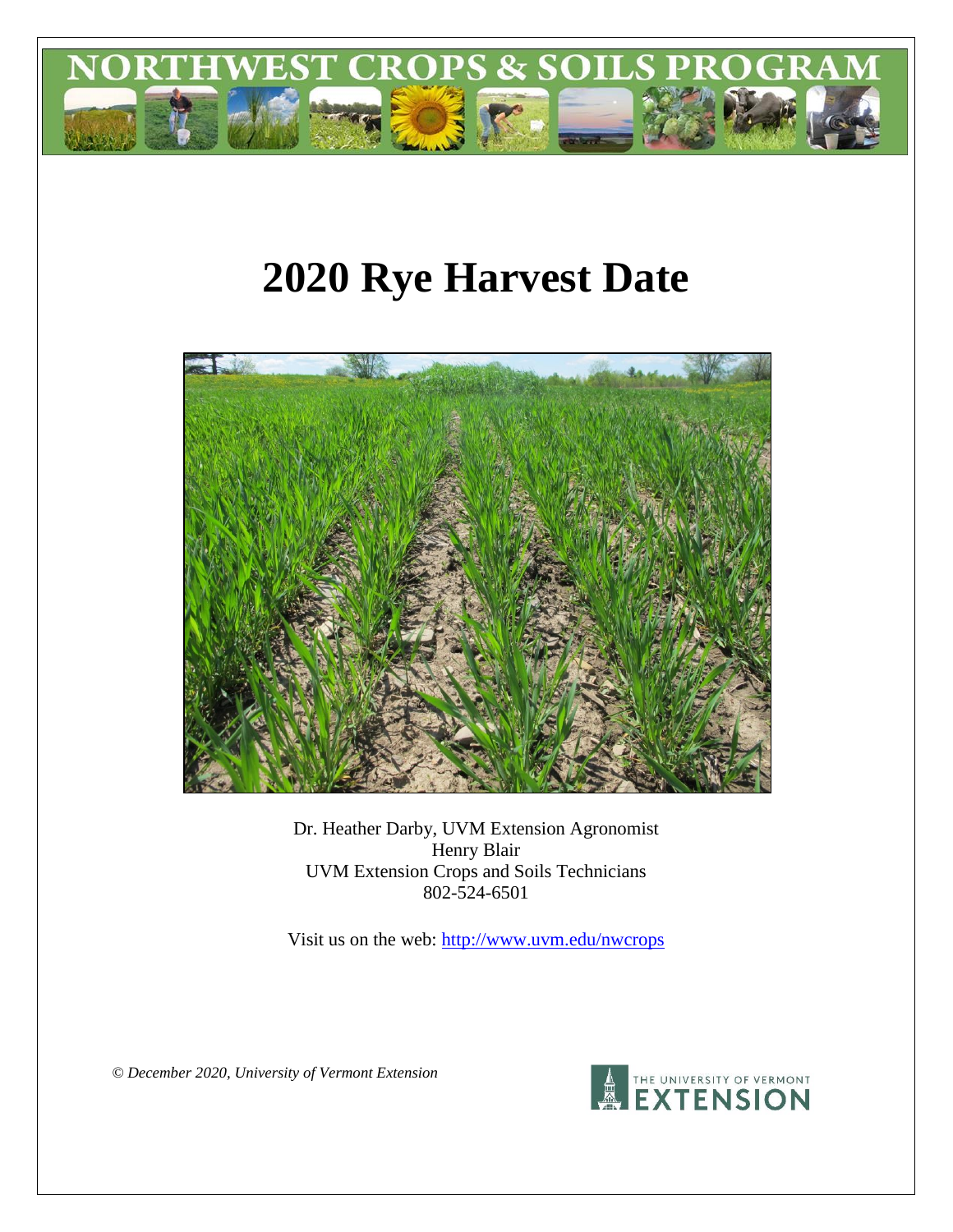#### **2020 RYE HARVEST DATE** Dr. Heather Darby, University of Vermont Extension heather.darby[at]uvm.edu

The interest in growing cereal rye for grain to be sold as cover crop seed, or to other value-added markets (distillers and bakers), has increased considerably across the Northeast region. As a result, farmers and endusers are requesting yield and quality information on cereal rye varieties. In 2020, University of Vermont Extension Northwest Crops and Soils (NWCS) Program conducted a harvest date trial to evaluate the effects of harvest date on yield and quality of cereal rye. Wheat and barley require timely harvest to maintain quality, particularly falling number, for successful baking and brewing. It is unclear to what extent harvest timing impacts falling number in cereal rye. Subsequently, there is little knowledge if rye with high or low falling number is required for baking. The goal of this project was to evaluate the impact of harvest date on yields and quality parameters, specifically falling number, across two rye varieties.

## **MATERIALS AND METHODS**

The field was plowed, disked, and prepared with a spike tooth harrow to prepare the seedbed for planting. The experimental design was a randomized complete block with split plots and 4 replicates. The main plots were harvest date and the split plots variety (Danko and Hazlet). The plots were planted with a Great Plains cone seeder on 20-Sep 2019 and plots were 5' x 20' (Table 1). Prior to first harvest date, on 23-Jul 2020 and each subsequent harvest date, three plant heights per plot were measured.

|                                  | <b>Borderview Research Farm, Alburgh, VT</b> |
|----------------------------------|----------------------------------------------|
| Soil Type                        | Benson rocky silt loam                       |
| Previous Crop                    | Spring grains                                |
| <b>Tillage Operations</b>        | Fall plow, disc, and spike tooth harrow      |
| Harvest Area (ft.)               | 5 x 20                                       |
| Seeding Rate (live seeds $m-2$ ) | 350                                          |
| Replicates                       | 4                                            |
| <b>Planting Date</b>             | 20-Sep 2019                                  |
|                                  | HD 1: 23-Jul 2020                            |
| <b>Harvest Dates</b>             | HD 2: 29-Jul 2020                            |
|                                  | HD 3: 7-Aug 2020                             |
|                                  | HD 4: 12-Aug 2020                            |

**Table 1. Agronomic and trial information for the rye cover crop variety trial, 2019-2020.**

Grain plots were harvested at the Alburgh site with an Almaco SPC50 plot combine on 23-Jul, 29-Jul, 7- Aug, and 12-Aug. Following harvest, seed was cleaned with a small Clipper M2B cleaner (A.T. Ferrell, Bluffton, IN). Grain moisture, test weight, and yield were calculated. An approximate one-pound subsample was collected to determine quality. Quality measurements included standard testing parameters used by commercial mills. Test weight was measured by the weighing of a known volume of grain. Once test weight was determined, the samples were then ground into flour using the Perten LM3100 Laboratory Mill. At this time, flour was evaluated for its protein content, falling number, and mycotoxin levels. Grains were analyzed for protein content using the Perten Inframatic 8600 Flour Analyzer. The determination of falling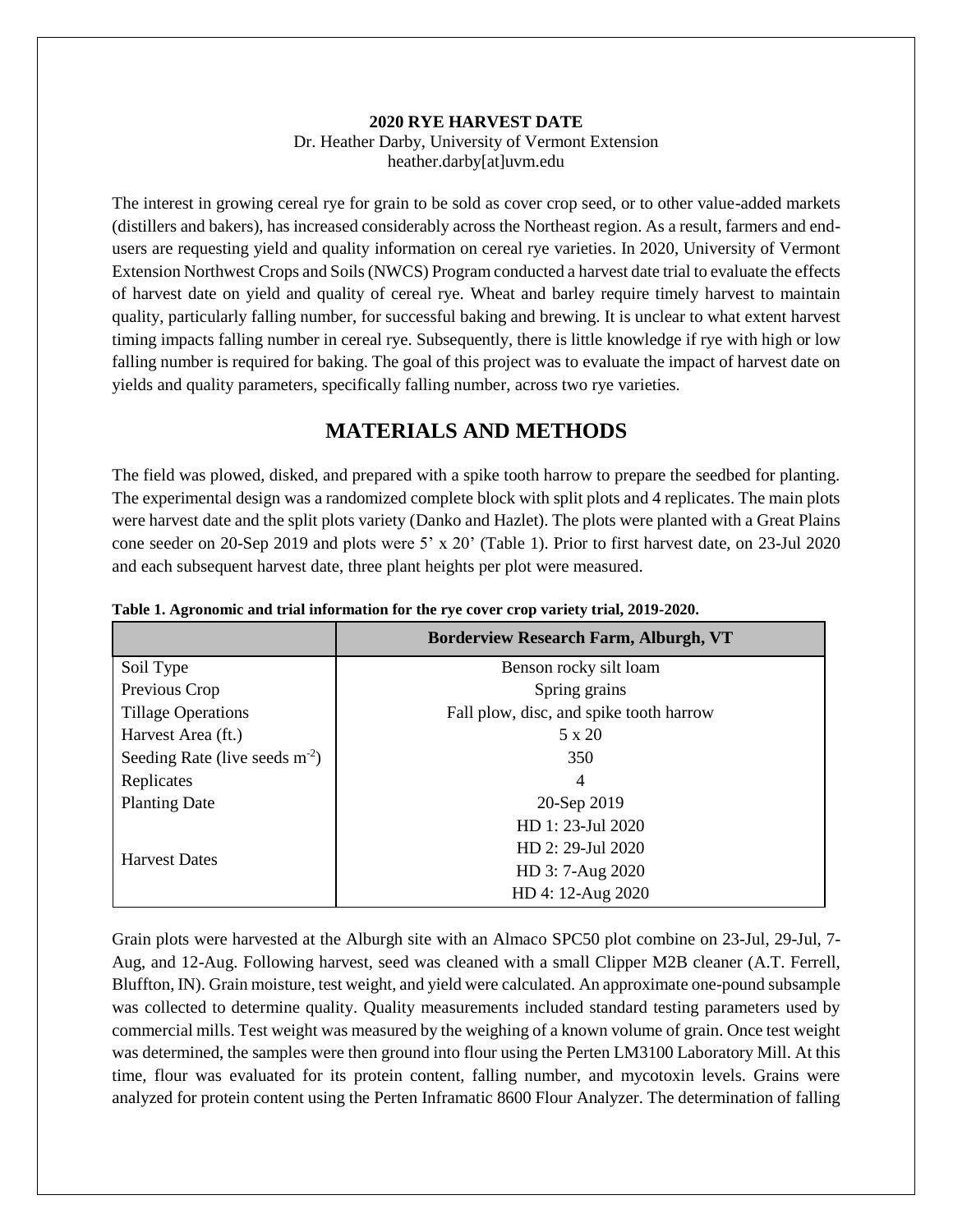number (AACC Method 56-81B, AACC Intl., 2000) was measured on the Perten FN 1500 Falling Number Machine. The falling number is related to the level of sprout damage that has occurred in the grain. It is measured by the time it takes, in seconds, for a stirrer to fall through a slurry of flour and water to the bottom of the tube. Deoxynivalenol (DON) analysis was done using Veratox DON 5/5 Quantitative test from the NEOGEN Corp. This test has a detection range of 0.5 to 5 ppm. Samples with DON values greater than 1 ppm are considered unsuitable for human consumption.

Variations in yield and quality can occur because of variations in genetics, soil, weather and other growing conditions. Statistical analysis makes it possible to determine whether a difference among varieties is real, or whether it might have occurred due to other variations in the field. At the bottom of each table, a LSD value is presented for each variable (i.e. yield). Least Significant Differences (LSD's) at the 10% level of probability are shown. Where the difference between two treatments within a column is equal to or greater than the LSD value at the bottom of the column, you can be sure in 9 out of 10 chances that there is a real difference between the two varieties. Treatments that were not significantly lower in

highest value in a particular column are indicated with an asterisk. In this example, A is significantly different from C but not from B. The difference between A and B is equal to 1.5, which is less than the LSD value of 2.0. This means that these varieties did not differ in yield. The difference between A and C is equal to 3.0, which is greater than the LSD value of 2.0. This means that the yields of these varieties were significantly different from one another. The asterisk indicates that B was not significantly lower than the top yielding variety.

| <b>Treatment</b> | Yield |
|------------------|-------|
| A                | 2100* |
| B                | 1900* |
| $\mathsf{C}$     | 1700  |
| <b>LSD</b>       | 300   |

### **RESULTS**

Seasonal precipitation and temperature recorded at Borderview Research Farm in Alburgh, VT are displayed in Table 2. The winter temperatures were warmer than average, leading to strong winter survival. A cooler than average spring, but warmer and drier summer led to 3433 Growing Degree Days (GDDs) accumulated April to July, which was 55 GDDs above the 30-year average. Precipitation from April to July was 3.81 inches below normal. Overall, precipitation across the entire growing season from September to July, was 1.61 inches below average, with a total of 5317 GDDs from September through July, which was 30 less than average.

**Table 2. Temperature and precipitation summary for Alburgh, VT, 2019 and 2020.**

|                                                     |            | 2019 |            |            | 2020  |         |      |         |         |         |         |
|-----------------------------------------------------|------------|------|------------|------------|-------|---------|------|---------|---------|---------|---------|
|                                                     | <b>Sep</b> | Oct  | <b>Nov</b> | <b>Dec</b> | Jan   | Feb     | Mar  | Apr     | May     | Jun     | Jul     |
| Average temperature $(^{\circ}F)$                   | 60.0       | 50.4 | 31.2       | 26.0       | 23.5  | 21.8    | 35.0 | 41.6    | 56.1    | 66.9    | 74.8    |
| Departure from normal                               | $-0.51$    | 2.32 | $-6.76$    | 0.46       | 4.62  | 0.41    | 3.94 | $-3.19$ | $-0.44$ | 1.08    | 4.17    |
|                                                     |            |      |            |            |       |         |      |         |         |         |         |
| Precipitation (inches)                              | 3.87       | 6.32 | 2.38       | 1.29       | 2.63  | 1.19    | 2.79 | 2.09    | 2.35    | 1.86    | 3.94    |
| Departure from normal                               | 0.21       | 2.76 | $-0.74$    | $-1.06$    | 0.63  | $-0.53$ | 0.57 | $-0.72$ | $-1.04$ | $-1.77$ | $-0.28$ |
|                                                     |            |      |            |            |       |         |      |         |         |         |         |
| Growing Degree Days $(32^{\circ}$ -95 $^{\circ}$ F) | 840        | 571  | 128        | 67         | 37    | 48      | 193  | 315     | 746     | 1046    | 1326    |
| Departure from normal                               | $-15$      | 58   | $-122$     | $-13$      | $-12$ | $-8$    | 27   | -99     | $-13$   | 35      | 132     |

Based on weather data from a Davis Instruments Vantage Pro2 with WeatherLink data logger. Historical averages are for 30 years of NOAA data (1981-2010) from Burlington, VT. [\(http://www.nrcc.cornell.edu/page\\_nowdata.html\)](http://www.nrcc.cornell.edu/page_nowdata.html).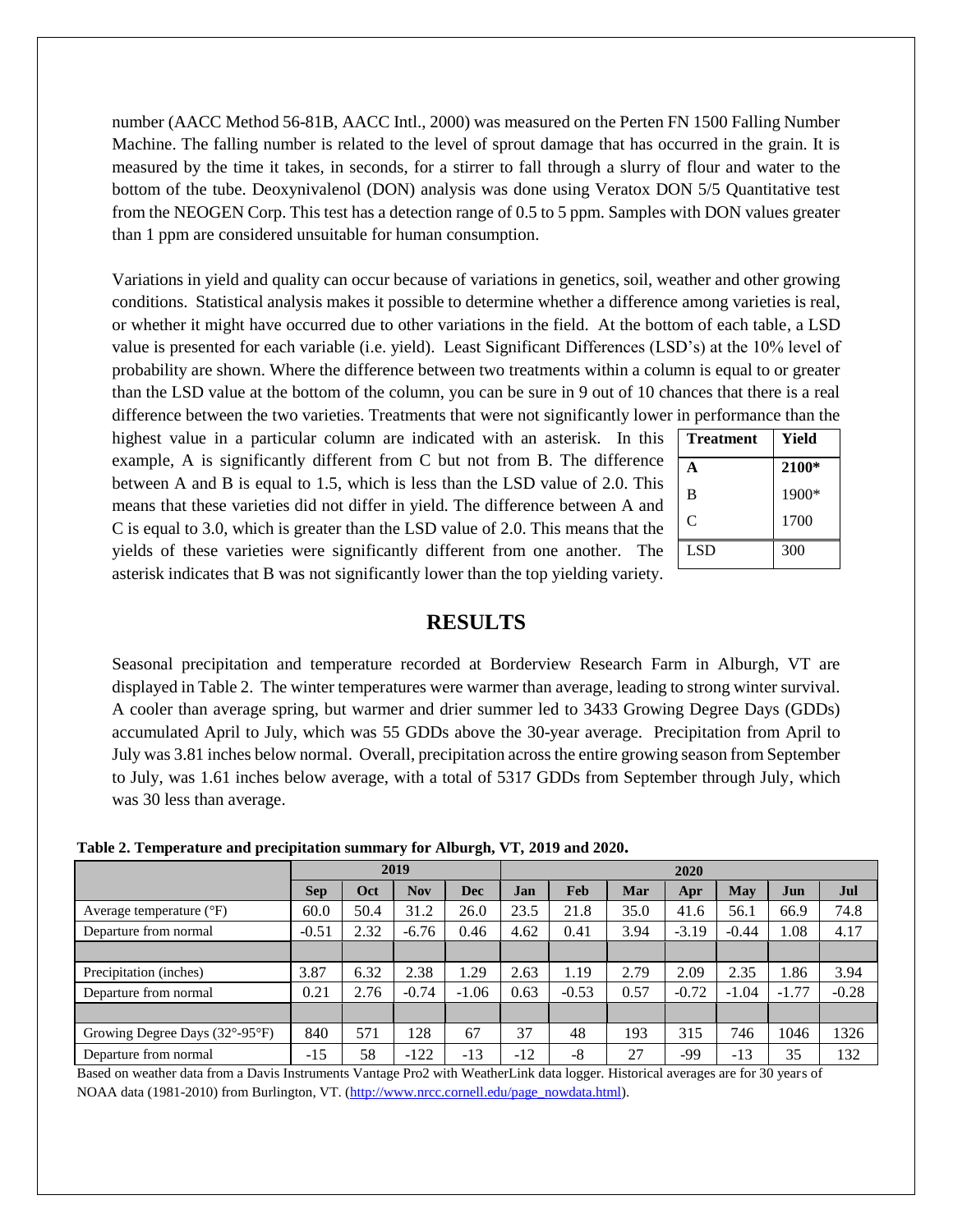#### *Impact of Harvest Date*

Yield, harvest moisture, and test weight were measured at the time of harvest (Table 3). From the four different harvest dates (HD), yields were highest at HD1 on 23-Jul at 4648 lbs ac<sup>-1</sup>. Yields from the first two harvest dates were significantly different from the second two harvest dates. Harvest moisture varied across the month long period with highest harvest moisture occurring during the last period on 12-Aug. The lowest harvest moisture was observed on the first harvest date on 23-Jul. Test weight was highest in HD1 at 56.4 lbs bu<sup>-1</sup> with no other harvest dates statistically similar. The lowest test weight was observed at HD4 at  $50.4$  lbs bu<sup>-1</sup>.

|                     |                               | <b>Harvest</b>    | <b>Test</b>                    |
|---------------------|-------------------------------|-------------------|--------------------------------|
|                     | Yield @                       | moisture          | weight                         |
| <b>Harvest date</b> | 13.5% moisture                |                   |                                |
|                     | $\text{lbs}$ ac <sup>-1</sup> | $\frac{0}{0}$     | $\mathbf{lbs}\mathbf{bu}^{-1}$ |
| $23$ -Jul           | 4648 $at$                     | 13.7 <sup>c</sup> | 56.4 <sup>a</sup>              |
| $29$ -Jul           | 4489 <sup>a</sup>             | 15.7 <sup>b</sup> | 55.1 <sup>b</sup>              |
| $7-Aug$             | 3402 b                        | 14.2 <sup>c</sup> | 54.3 <sup>b</sup>              |
| $12-Aug$            | 3770 <sup>b</sup>             | 18.4 <sup>a</sup> | $50.4 \text{°}$                |
| $LSD(p=0.10)$       | 601                           | 0.6               | 1.0                            |
| Trial mean          | 3527                          | 15.5              | 54.0                           |

| Table 3. Harvest measurements for winter rye harvest dates, Alburgh, VT, 2020. |  |  |
|--------------------------------------------------------------------------------|--|--|
|--------------------------------------------------------------------------------|--|--|

 $\overline{T}$  Within a column, values marked with the same letter are statistically similar at the p=0.10 level.

The four harvest dates were analyzed for crude protein concentration, adjusted to 12% moisture, and falling number (Table 4). Crude protein ranged from 8.0% to 8.4% with the highest values observed during HD1, HD2 and HD4, which were all statistically similar and the lowest protein observed during HD3 which was statistically lower. Falling number was highest at HD1 with a value of 237 seconds, statistically higher than to HD2 at 226 seconds. After the first two harvest dates, values decreased greatly for HD3 at 136 seconds and HD4 at 127 seconds. Overall, tested DON levels were low this year and all varieties had a DON level suitable for human consumption.

|                     | <b>Crude protein</b> | <b>Falling</b>   |
|---------------------|----------------------|------------------|
| <b>Harvest date</b> | @ 12% moisture       | number           |
|                     | $\frac{0}{0}$        | seconds          |
| $23$ -Jul           | $8.4$ at             | 237 <sup>a</sup> |
| $29$ -Jul           | 8.4 <sup>a</sup>     | 226 <sup>b</sup> |
| 7-Aug               | 8.0 <sup>b</sup>     | 136 <sup>c</sup> |
| $12-Aug$            | 8.2 <sup>a</sup>     | 127 <sup>c</sup> |
| $LSD(p=0.10)$       | 0.2                  |                  |
| Trial mean          | 8.2                  | 182              |

**Table 4. Grain quality for the four cereal rye variety harvest dates, Alburgh, VT, 2020.**

Ϯ Within a column, values marked with the same letter are statistically similar at the p=0.10 level.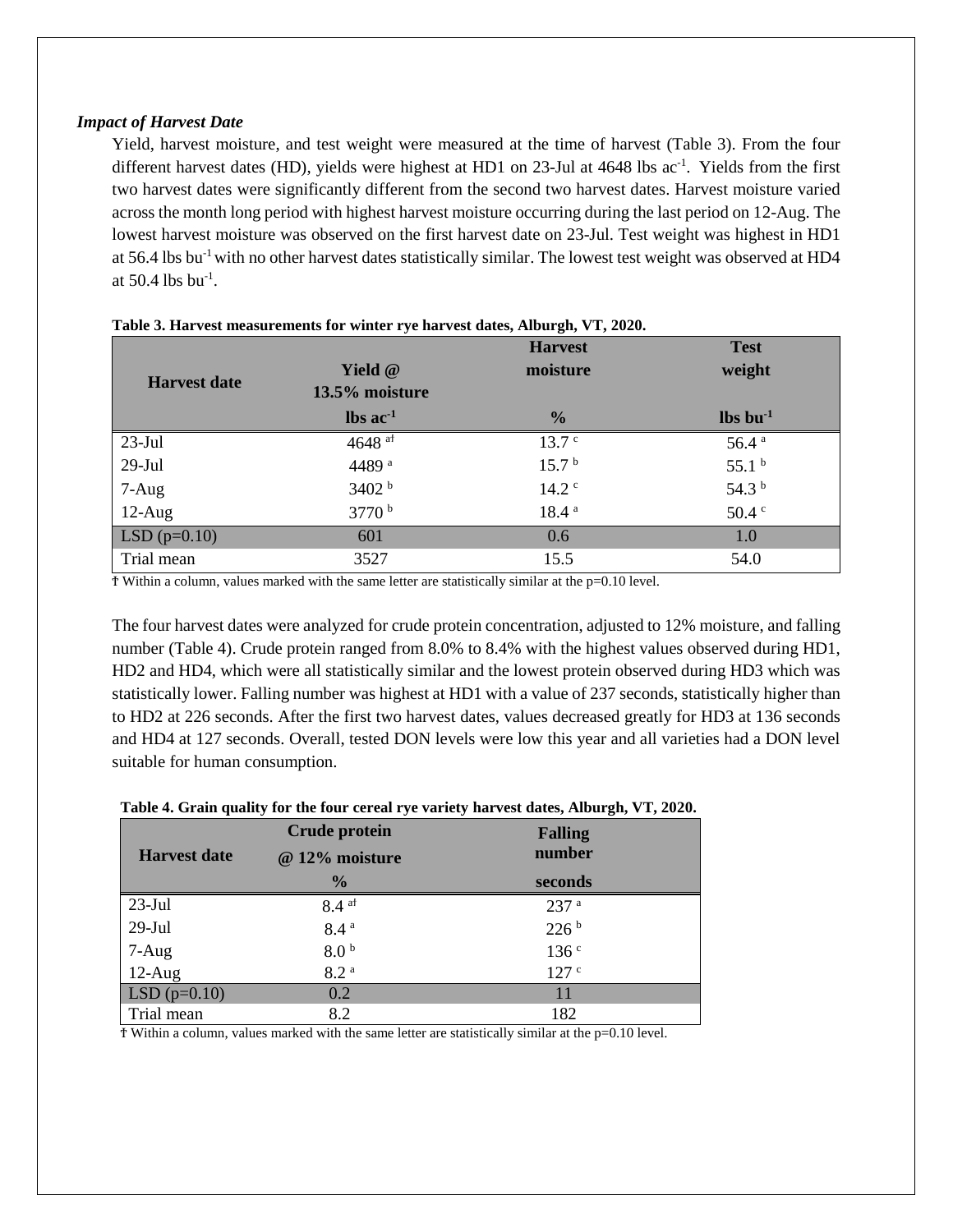#### *Impact of Variety*

While yields did not differ as an impact of harvest date, there were varietal differences between Danko and Hazlet with an average trial yield of 4052 lbs  $ac^{-1}$  and 4102 lbs  $ac^{-1}$  respectively, though the yield differences were not significant (Table 5). There were significant differences in test weight by variety, Danko at 54.6 lbs bu<sup>-1</sup> and Hazlet at 53.5 lbs bu<sup>-1</sup> and falling number with Danko averaging 224 seconds and Hazlet averaging 139 seconds. Overall, Danko had insignificantly lower yields and protein and significantly higher test weight and falling number.

| <b>Variety</b> | <b>Harvest</b><br>date | Yield $@$<br>13.5%<br>moisture | <b>Harvest</b><br>moisture | <b>Test</b><br>weight          | <b>Crude protein</b><br>@ 12%<br>moisture | <b>Falling</b><br>number |
|----------------|------------------------|--------------------------------|----------------------------|--------------------------------|-------------------------------------------|--------------------------|
|                |                        | $\text{lbs}$ ac <sup>-1</sup>  | $\frac{0}{0}$              | $\mathbf{lbs}\mathbf{bu}^{-1}$ | $\frac{6}{6}$                             | seconds                  |
| Danko          | $23$ -Jul              | 4659                           | 13.1                       | 57.0                           | 8.5                                       | 287                      |
| Danko          | $29-Jul$               | 4443                           | 15.9                       | 55.6                           | 8.4                                       | 268                      |
| Danko          | $7 - Aug$              | 3294                           | 14.2                       | 55.1                           | 7.9                                       | 177                      |
| Danko          | $12-Aug$               | 3815                           | 18.3                       | 50.9                           | 8.1                                       | 163                      |
| Hazlet         | $23$ -Jul              | 4638                           | 14.3                       | 55.8                           | 8.3                                       | 188                      |
| Hazlet         | $29-Jul$               | 4535                           | 15.4                       | 54.5                           | 8.5                                       | 184                      |
| Hazlet         | $7 - Aug$              | 3510                           | 14.1                       | 53.5                           | 8.0                                       | 95                       |
| Hazlet         | $12$ -Aug              | 3726                           | 18.5                       | 49.9                           | 8.3                                       | 91                       |
| Danko          | Trial average          | 4052                           | 15.4                       | 54.6 <sup>a</sup>              | 8.2                                       | 224 <sup>a</sup>         |
| Hazlet         | Trial average          | 4102                           | 15.6                       | 53.5 $^{\rm b}$                | 8.3                                       | 139 <sup>b</sup>         |
| $LSD(p=0.10)$  |                        | <b>NS</b>                      | <b>NS</b>                  | 0.7                            | <b>NS</b>                                 | $\overline{7}$           |
| Trial mean     |                        | 4077                           | 15.5                       | 54.0                           | 8.2                                       | 181                      |

| Table 5. Harvest measurements and grain quality for winter rye varieties and harvest dates, Alburgh, VT, 2020. |  |  |  |  |  |
|----------------------------------------------------------------------------------------------------------------|--|--|--|--|--|
|----------------------------------------------------------------------------------------------------------------|--|--|--|--|--|

NS – No significant differences.

#### *Harvest date x variety interactions*

There were statistically significant harvest date x variety interactions for falling number and harvest moisture. These interactions indicate that the varieties responded differently to harvest date for these parameters. In terms of harvest moisture, lowest values for Danko were seen prior to the fourth harvest date (18.3%), whereas lowest values for Hazlet were seen on HD1 (14.3%) and HD3 (14.1%).

#### *Falling number*

Falling number measures viscosity by recording the time in seconds it takes for a plunger to fall through a slurry to the bottom of a test tube. The viscosity is an indicator of enzymatic (alpha-amylase) activity in the kernel, which most often results from pre-harvest sprouting in the grain. Low falling number means high enzymatic activity, or more pre-harvest sprouting damage. This is most common if there are rain events as the grain is ripening prior to harvest. Falling number is a widely understood indicator of wheat flour quality, though it's use as an indicator of rye flour quality is less understood. Low falling number in wheat, below 250, has a negative impact on bread quality and can lead to lower prices paid for the wheat or possible rejection at the mill. The ideal range for wheat is 250-350. High falling numbers, over 400 seconds, can potentially lead to slower fermentation, poorer loaf volume and drier bread texture, depending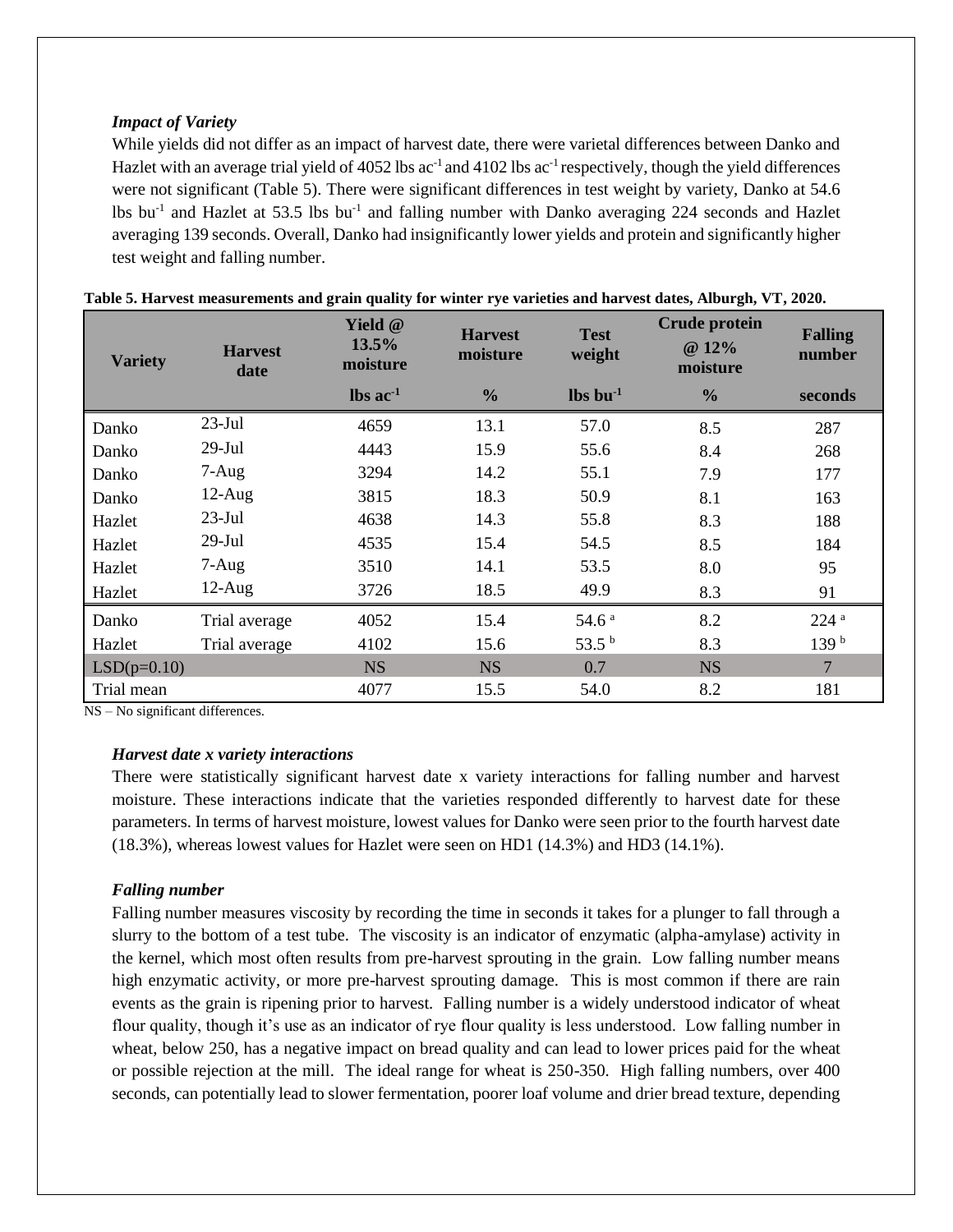on the end product. Because rye bread relies on different grain components to create high-quality bread, and ferments more quickly than wheat, it is expected that lower falling numbers are preferred for rye than for wheat, possibly closer to 100-200.

Looking at falling number, in the 2019 Harvest Date Trial (Figure 1) Hazlet had a more severe drop in values over the 4-week period, decreasing by 139 seconds from HD1 to HD4, compared to Danko which decreased by 96 seconds from HD1 to HD4. In this year's trial, however, Danko had a more severe drop over the 4-week harvest period, decreasing by 124 seconds from HD1 to HD4, while Hazlet decreased 97 seconds over the same period. Hazlet did have significantly lower falling number values overall in the trial.



**Figure 1. Interaction between harvest date and variety for falling number, 2020.**

Figure 2 shows the same falling number trends from Figure 1 alongside observed rainfall between each harvest date. From 1-Apr to 23-Jul (HD1) there was 9.24 inches of rainfall,

nearly 4 inches less than the 30-year average. One inch of rain fell between HD1 and HD2, over 4 inches fell between HD2 and HD3, and less than a quarter inch between HD3 and HD4. On 4-Aug, there was a 2.98 inch rainfall event which most likely began the sprouting process in HD3 and HD4. The HD3 occurred three days after the rainfall, with an additional 0.12 inches falling before HD4 (Table 6). Though small amounts of rainfall, or even prolonged periods of humid weather, can increase the risk of pre-harvest sprouting and, in turn, lower the falling number, this is a clear example of that happening in early August.

|  | Table 6. Observed rainfall, 2020. |  |  |
|--|-----------------------------------|--|--|
|--|-----------------------------------|--|--|

| <b>Date</b>       | Rainfall<br>(inches) |
|-------------------|----------------------|
| $27 -$ Jul        | 1                    |
| $29 - \text{Jul}$ | 0.5                  |
| $30-Jul$          | 0.4                  |
| $2-Aug$           | 0.31                 |
| $4-Aug$           | 2.98                 |
| $9-Aug$           | 0.03                 |
| $10-Aug$          | 0.01                 |
| $11-Aug$          | 0.08                 |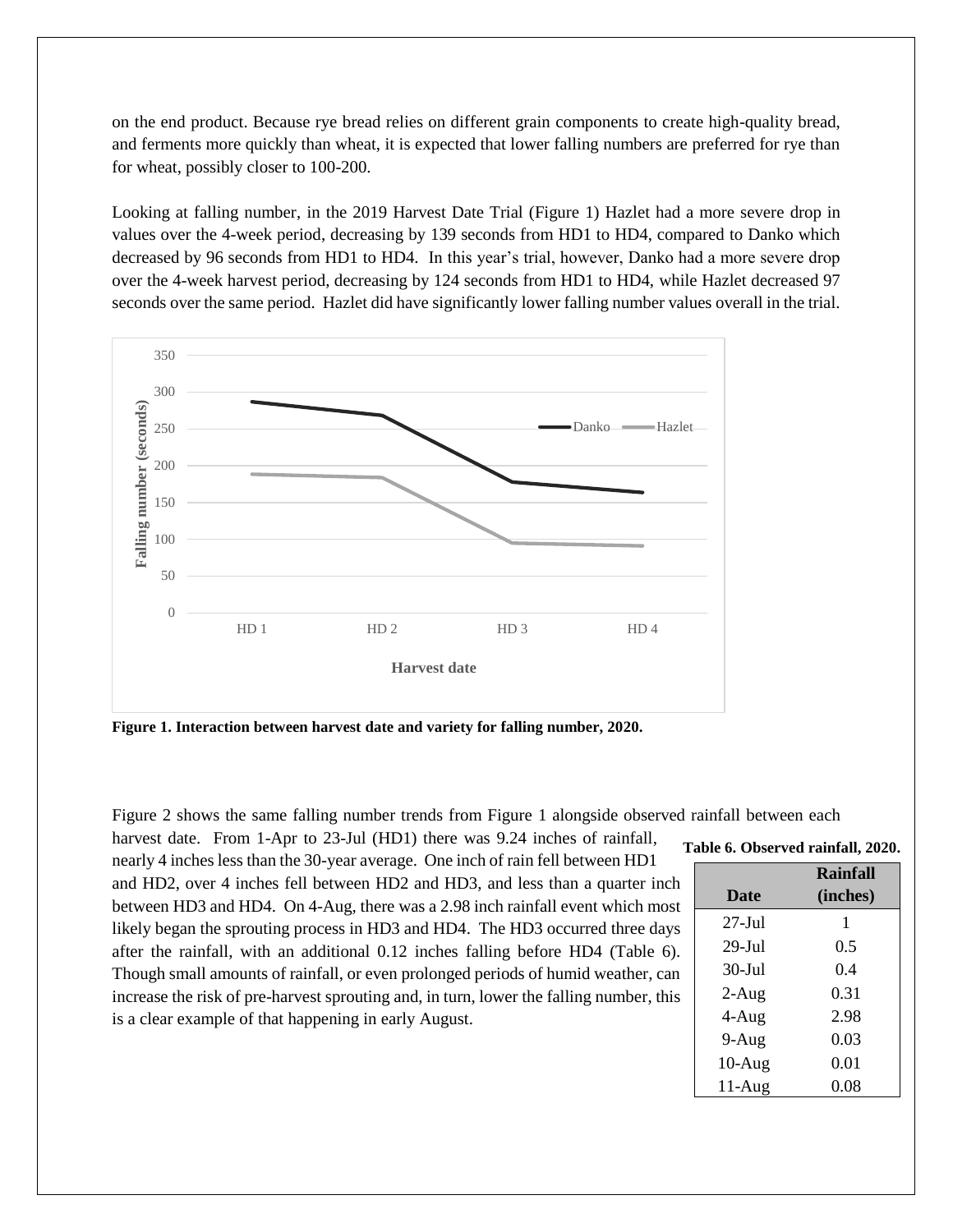

**Figure 2. Interactions between rainfall and falling number values during harvest period, 2020.**

## **DISCUSSION**

During a harvest period with greater amounts of rainfall from week to week, there is greater potential for reduced quality crops. This can be an important consideration when attempting to determine ideal harvest windows as you may be forced to harvest at an earlier date to salvage a crop and maintain grain quality. While harvest date did not appear to impact yields, it did have an effect on grain quality. This trial also indicates that for some parameters, such as harvest moisture and falling number, varietal selection can also be important and varieties may react differently to a delayed harvest.

Consistent with last year's observations, falling number had a decreasing trend from the first harvest date until the last harvest date over the four-week window for both varieties. For rye in particular, waiting longer to harvest may result in grains that are more suited for baking as currently, bakers seem to desire lower falling numbers than are needed for wheat. End use should be considered, among other factors, when determining harvest date. Whereas low falling number (an indication of pre-harvest sprouting) may be appropriate for bakers, it is less desired for malting, a process in which grain is sprouted in a controlled method for beer and spirit production. If the rye is destined for a malt house, brewery or distillery, lower falling number as described here may be less preferred. This research seeks to more clearly identify common and appropriate falling number ranges for cereal rye in the Northeast to assist growers and endusers understand the quality of rye crops.